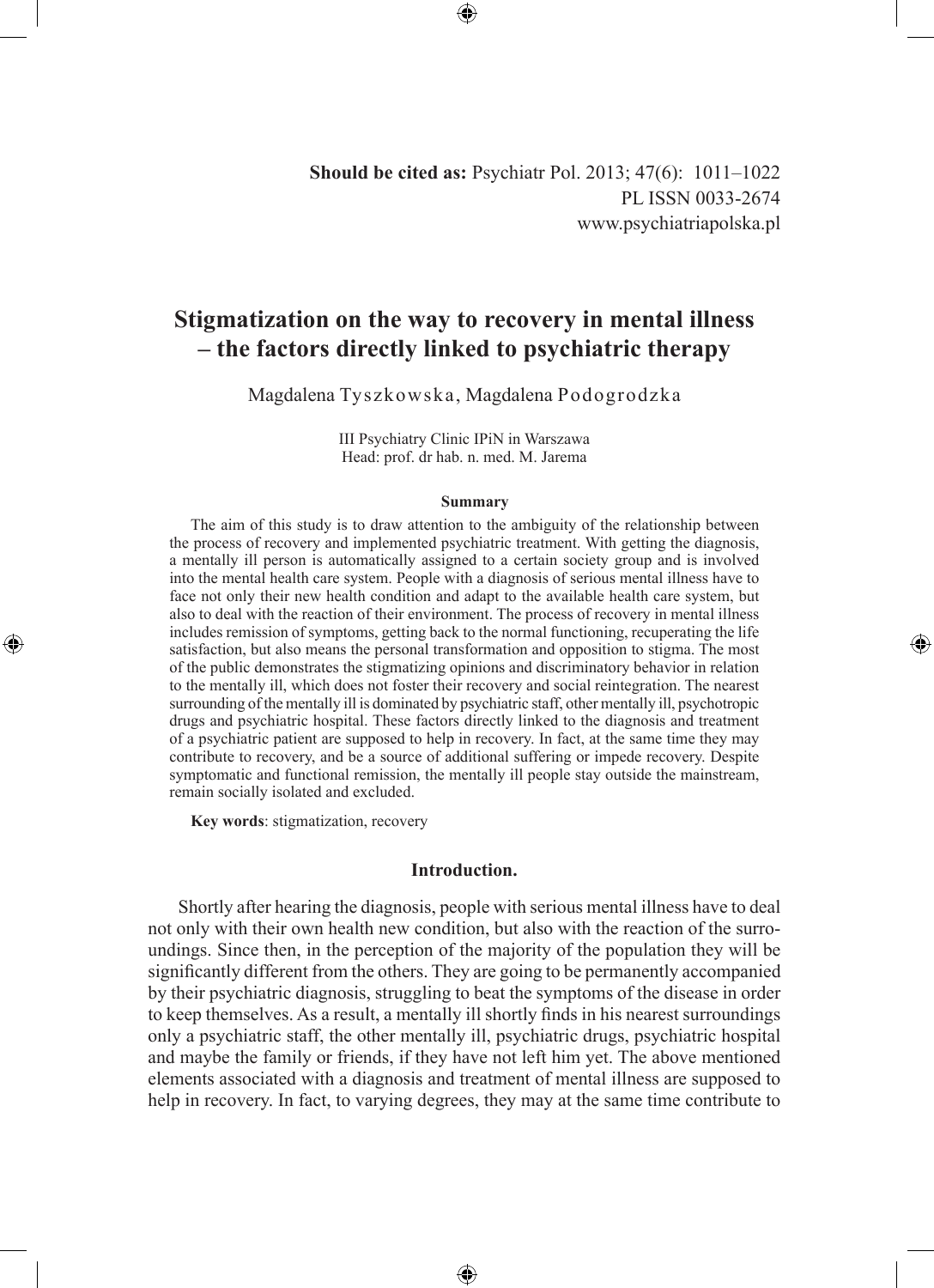recovery, and be a source of additional suffering or impede recovery. The aim of this publication is to draw attention to the complex and ambiguous relationship between the process of recovery and implemented psychiatric treatment, referring to the data from the literature.

Label of mental illness diagnosis – recovery despite the diagnosis.For many years, a common belief, there is no hope for recovery in serious mental disorders, has stimulated the passive and conservative attitudes in therapeutic procedure. The apparent ineffectiveness of pharmacological treatment, further associated with the significant adverse events, resulted in a lack of faith in the possibility of achieving a well-being and good functioning of the patients and the possibility of their recovery. Mental illness were placed among the incurable and terrifying conditions, which contributed to stigma and social exclusion of patients [1]. In particular, the diagnosis of schizophrenia was associated with an unfavorable course of the disease and a noticeable difference of patients who have struggled with the symptoms of the disease or with the side effects of the medication. The diagnosis of schizophrenia was considered a verdict, shortly indicating a progressive mental deterioration and unpredictable, violent behavior. As a consequence, there were many justified actions taken by the public aimed at taking control over the presence of the mentally ill persons in the community.

In the recently published paper on the phenomenon of stigma, based on reports from 14 European countries, the authors emphasize the steady common ignorance about mental illness [2]. The studies assessing the public attitudes and opinion in many countries conclude that the diagnosis of schizophrenia is the most negatively perceived among psychiatric diagnosis [2-5]. There was less frequently demonstrated that such negative perception like schizophrenia, had also the following mental disorders: depression, bipolar affective disorder, anxiety disorders, eating disorders, alcohol dependence [2, 5]. It seems, there may be cultural differences, especially in dealing with depression and alcohol addiction. In Norway a mentally ill person, regarded as a less valuable "loser with a weak character", is opposed to the ideal of a reasonable and independent character. At the same time the alcohol dependence is viewed a very negatively there, but mostly as a social phenomenon – a consequence of failures in life, with a big responsibility of addicted person for it [2]. The situation is different in Romania, where stigma affects mostly people with schizophrenia, while depression, anxiety disorders and alcohol dependence are treated as a result of the daily life difficulties [2]. In a study conducted in Germany the diagnosis of depression practically did not change the behavior and attitudes towards patients [3]. The prognosis of mental illness – the possibility of improvement or the recovery? Pessimism about the prognosis and the feeling of hopelessness do not foster recovery. The introduction of the term "recovery" in severe mental illness in the 90s of the twentieth century seemed to be a breakthrough, as well as the necessity [5, 7]. The inspiration was the experience with chronic, incurable physical illness. In these cases, it would be excessive to assure patients that it is possible to achieve a complete recovery and a permanent regression of the disease. But it is hard to leave people with the belief that they have nothing to do in search for good health and to deprive them of hope. The same right shall also serve for the mentally ill. Recovery in schizophrenia is the most often understood as a

⊕

◈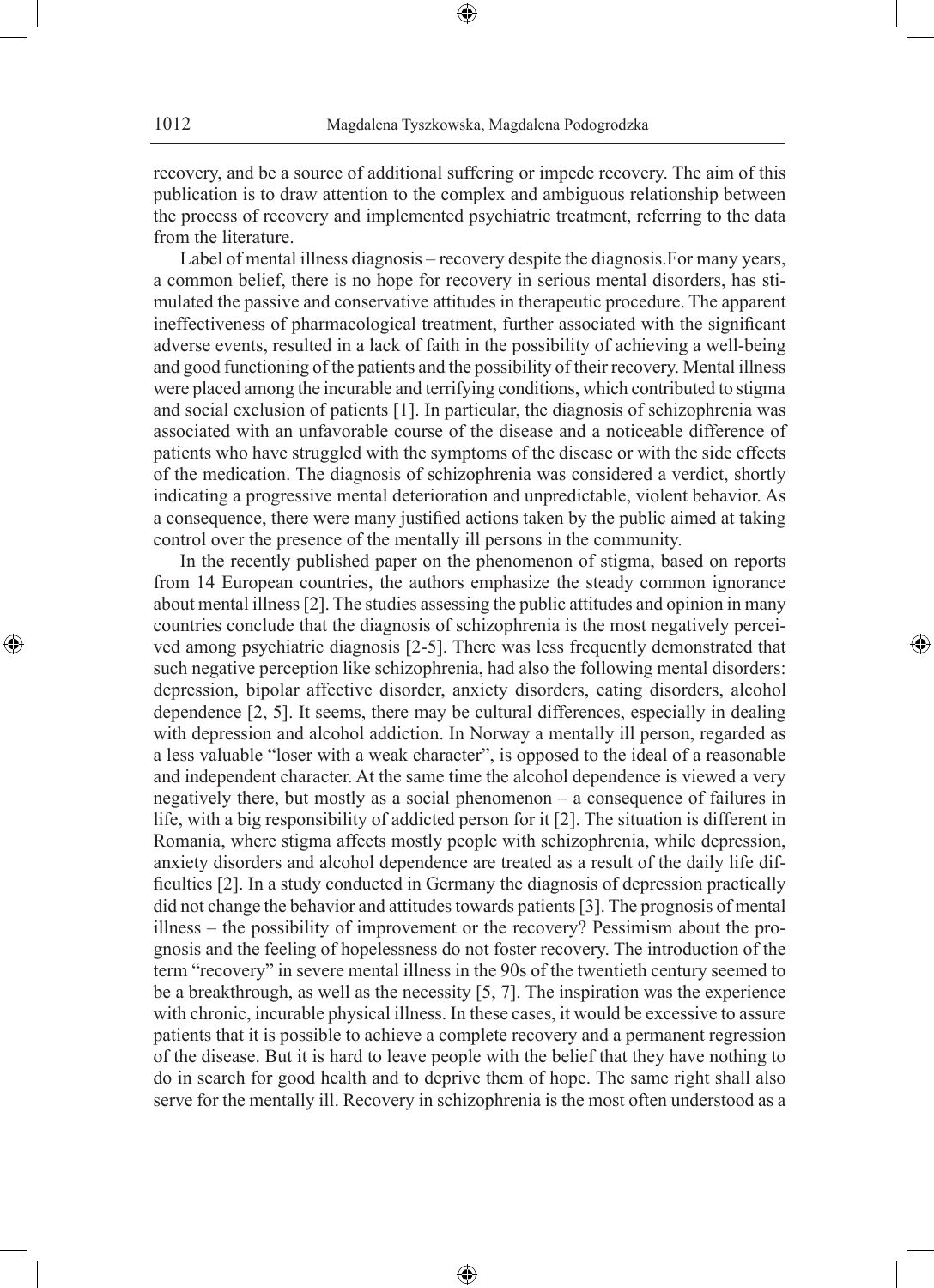◈

lack of symptoms disease, a return to normal functioning and satisfactory well-being [8, 9]. Some authors recognize the personal and social autonomy achieved by patient as a goal of the treatment, and at the same time the indicator of recovery [10, 11]. Recovery and psychotropic drug treatment.

Taking antipsychotic medication is associated with falling ill with a serious mental illness [12]. The authors of the report, based on the review of the literature made at the initiative of the WHO in 2010, identify the believes because of which psychotropic drugs are rejected. Patients and their relatives think that psychotropic drugs are addictive, that they are working only for the symptoms of the disease, not for its cause, they affect personality, and reduce the feeling of emotions. Some studies have shown that patients treat medication as a last choice, preferring psychotherapy as a first-line intervention. Patients emphasize that antipsychotics or antidepressants need to have a long time to show the final result and in the end, they often seemed to be ineffective. Despite of this, it was proved that the chronically ill patients and their families have a more positive approach to taking medication, especially those who had already been hospitalized [4]. Stigma associated with psychotropic drug treatment is significantly related to the occurrence of visible adverse effects. This applies especially to antipsychotics. In the patients opinion, weight gain, sedation, and the attention deficits affect the normal functioning more than symptoms of the disease [13]. The stigmatizing nature of taking psychotropic medication is deeply rooted in the public awareness – the evidence is a trend observed not only among patients, to stop taking drugs as soon as the symptomatic remission is achieved [11]. Good health condition is associated with an genuine well-being which does not require pharmacological support. Recovery criteria in schizophrenia, according to some researchers opinion, assume that recovered patient does not take antipsychotic drugs at all or is taking only their subtherapeutic doses [14, 15]. Patients who achieve long-term remission, after many years of taking medication often make a decision by himself to withdraw psychotropic drugs. Additionally, they also break up all contacts with mental health care settings and refuse even to talk about their psychosis experience from the past [14].

◈

Probably due to the wider social tolerance towards depression, the approach to antidepressive drugs is significantly different. The first new-generation antidepressant drug – Prozac (fluoxetine) was initially called "a happy pill" and gained a status of a cult antidepressant brand. In subsequent years, a new generation antidepressants (SSRIs) were accused of increasing the risk of suicide and of being abused. Next years followed up studies did not confirm these allegations. It was demonstrated that in the last 10-15 years, the incidence of suicide among persons aged 15-24 years has decreased, ata the same time with the increased usage of antidepressants [16]. However, it is also known that people suffering from depression avoid or even refuse to take antidepressants, because they do not want to be considered as weak and unable to cope with the emotions [17] or do not want to be labeled as a mentally ill [18]. Inconsistent information about psychotropic treatment neither facilitates the recovery of the mentally ill, nor helps the psychiatrists to lead the therapy. It may be difficult to maintain the motivation of the patient to continue psychotropic treatment, in both situations – high efficacy and good tolerance ("I feel healthy and I do not need drugs") and when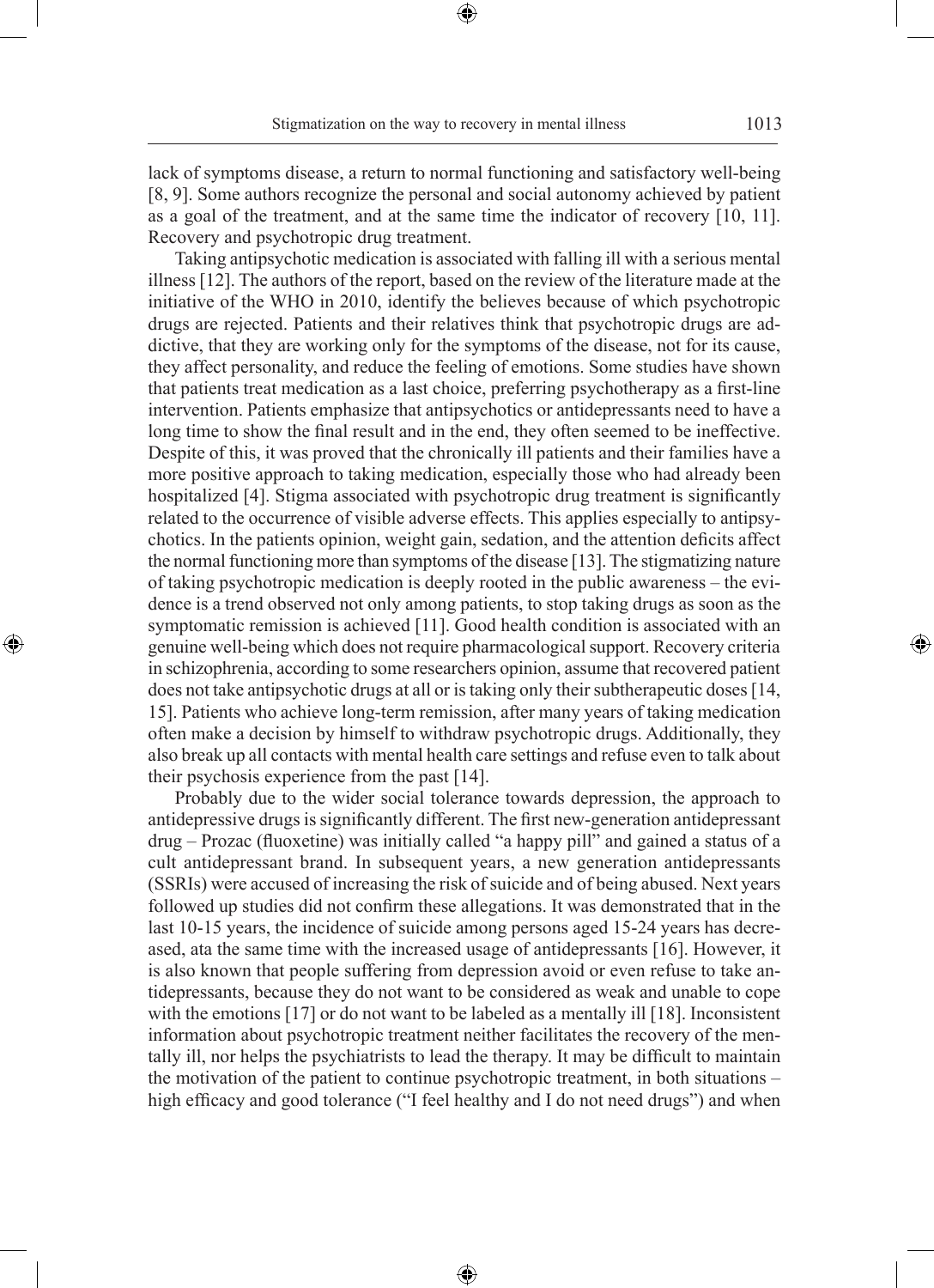adverse events or unsatisfactory results are observed. People affected by mental illness striving for recovery, feel stigmatized just because they have to take psychotropic medication regulary. Drugs remind them about the disease, even during the periods of symptomatic remission, normal functioning and satisfactory well-being [15, 19]. Mental Health Care Professionals People with mental health problems and their families often regard even contact with psychiatrist as a stigma in itself, as a synonym of a diagnosis of mental illness. Clinical studies confirm a socially stigmatizing nature of psychiatric consultation. A fear of stigmatization and getting a psychiatric diagnosis is often the cause why they delay the moment of the first contact with psychiatrist, and the treatment initiation [20]. Usually the psychiatrist is responsibile to provide the patient and his family with the information on the diagnosis. The manner of doing that can affect the future course of the treatment and patient's motivation to cooperate. Üçok, based on the reviews of studies from different countries, shows that psychiatrists often do not tell patients and their families about the diagnosis of schizophrenia in a fair and honest way. In Switzerland, only 7.3%, and in France only third of psychiatrists always inform patients about the diagnosis of schizophrenia. In Turkey, 42.7% of psychiatrists never inform patients about this diagnosis [21]. Avoiding a direct confrontation and a strict wording, psychiatrists contribute to an increasing anxiety and a sense of hopelessness in patients. Acting this way psychiatrists undermine own competence in making a diagnosis and the offering treatment. Psychiatric staff, including psychiatrists, may be a source of stigma itself. Since the psychiatrists are seen as experts, their attitude seems to play a crucial role in creating a public opinion. Meanwhile, a British study results show that only 71% of psychiatrists and 35% of non-medical staff would take antipsychotic medication, and 23% would not recommend taking it to their relatives in case of having schizophrenia [22]. Üçok showed that psychiatrists have rarely expressed more positive opinion about a mentally ill compare to general population. Their opinions are often equally negative, and in the vast majority of studies – more negative than the views of the general population [21]. The psychiatrists' pessimism may result from their daily work experience (called "clinician's illusion"). The most patients seek psychiatric help only in the acute phase of the disease [23]. Usually, in hospitals the most seriously ill patients are treated, often with chronic and irreversible deficits [21, 24]. Psychiatrists not being able to treat quickly and effectively, can be seen as less competent. The stigma phenomenon in psychiatrists is not without significance, specially its impact on their therapeutic relationship with patients. On the one hand, psychiatrists are influenced by the stigma transferred from their patients (patients with a poor prognosis and a low social status). On the other hand, they often feel burned out, undervalued or not efficient in action. They are blamed for the diagnosis (a lack of acceptance), the diagnostic doubts, insufficient treatment or lack of efficacy or drug adverse events. They are accused of taking excessive control over patients and tending to intrude their minds. They are also blamed for spending too little time to talk with patients [4, 24].Psychiatric staff, who are experiencing stigma, transfer it to patients, who then often report the feeling of stigma and less satisfaction with treatment. In studies patients have emphasized the role of unsatisfactory medical care and psychiatric labeling in developing a sense of stigma [25,26].

⊕

◈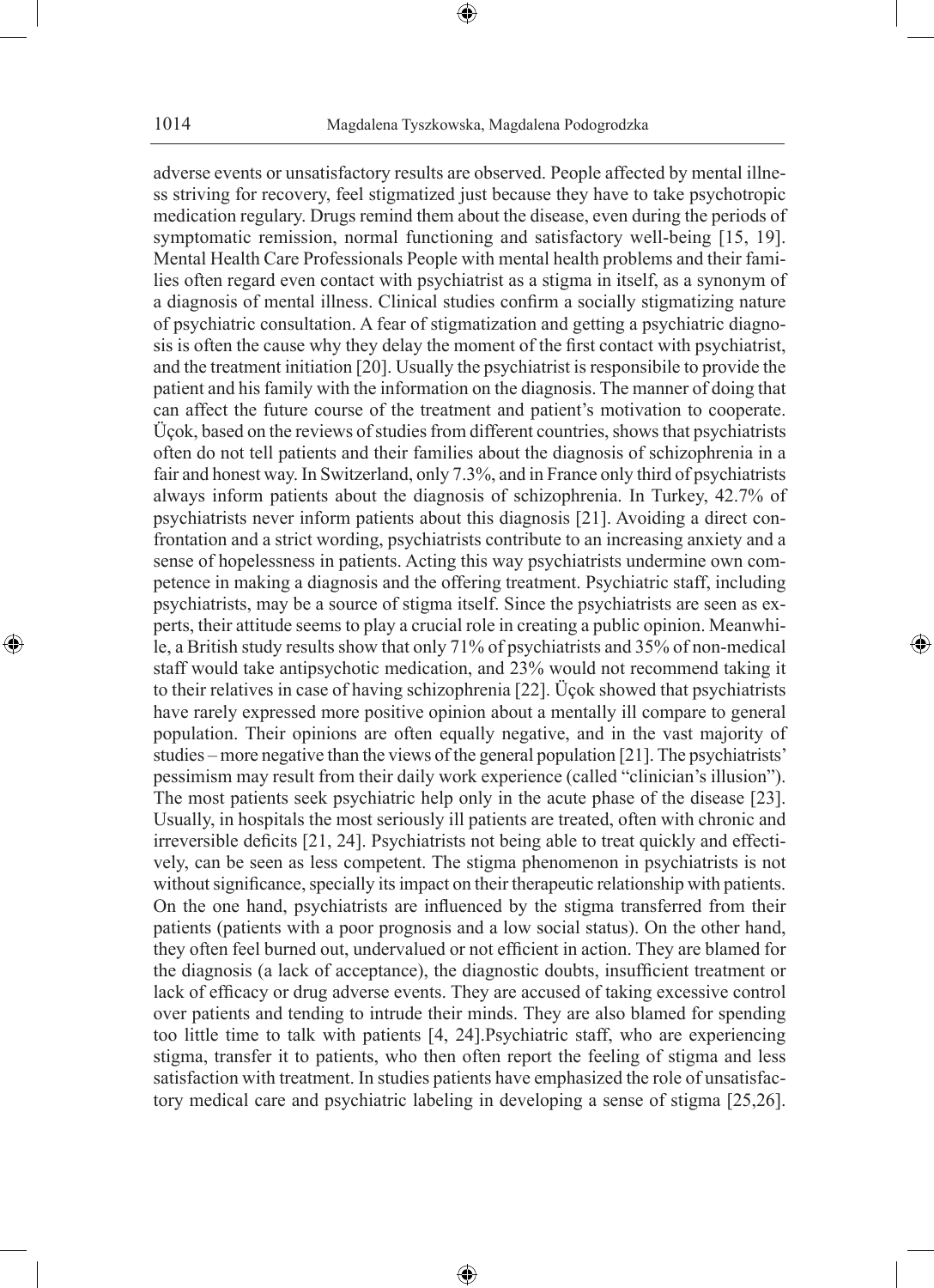Stigmatization on the way to recovery in mental illness 1015

⊕

◈

Nevertheless, although psychiatrists share the similar negative stereotypes with the public, they are more likely to stand against the restrictions on patients' individual freedom and their right to self-determination [27]. Patients and their families tend to have an ambivalent aproche to psychiatrists. Hospitalized patients and those hospitalized in the past more frequently expressed opinion that psychiatrists were trustworthy and helpful [4]. Strategies to combat stigma generally base on the social education. In the light of some studies results, the raise of awareness about mental illness and direct contact with the mentally ill may not bring the expected results. On the one hand, psychiatrists have contact with patients, have all medical knowledge, but on the other hand "after work" they transform to the ordinary members of the society, sharing its opinions and attitudes  $[4, 21]$ . Psychiatric hospitals. The conditions of mental health care, psychiatric hospitals and other facilities, often are depressing and represent a sub-standard quality compared to other medical specialties. There is common a model of a psychiatric hospital as a place of isolation, staying away from other medical services. Such places are neither providing patients with the sense of security and dignity, nor to encourage them to fight for recovery. In the public eyes, stay in a psychiatric hospital means suffering from a serious mental illness [24]. The mental health care reforms implemented in many countries, asume the integration of psychiatry with other medical disciplines (multidisciplinary hospitals), and all above tend to reduce to minimum the time spending by patients in the closed hospital wards. In Poland, according to these trends, the National Mental Health Care Program shall assume the intensive development of community mental health care services. These services should take care of the most of psychiatric patients, be more friendly and accessible for them [28]. A mentally ill – a person "with symptoms". Symptoms of the disease and the certain behaviores of patients, which distinguishes them from the others are the major source of stigma. Fink and Tassman, referring to study results, specify the symptoms of mental illness which cause the reaction in social environment. The most often they were depressive symptoms  $(38\%)$ , tension  $(37\%)$ , suspiciousness  $(35\%)$ , binge drinking (19%), hallucinations (19%), suicide attempts (16%), physical complaints (15%), emotional withdrawal (14%). In another study it was shown that students perceived as depressive, compared to the control group, were avoided by their peers. Depressive mood of the students affected the mental well-being of the others [24]. Physical appearance has an impact on social relationships. Psychiatric patients are perceived as less physically attractive [29-31]. As evidenced in a number of studies on the non-hospitalized mentally ill, the physical unattractiveness is tied to poorer social adjustment. Napoleon showed that physical unattractiveness causes mental health problems in humans, and not vice versa [21 str.179, 31]. Farina has shown that as better appearance of patients was evaluated after a discharge from a psychiatric hospital, especially in the case of women, as easily they were welcomed back in the community [30, 24]. Another objection to social reintegration and getting work are the tension and visible fear in the behavior and the appearance in people with mental health problems perceived by the others [24, 30]. Despite of the disease, the significant number of patients could work. The labor market data show that only 10-30% of patients with mental illness are employed, in fact with about 30% of those unemployed

⊕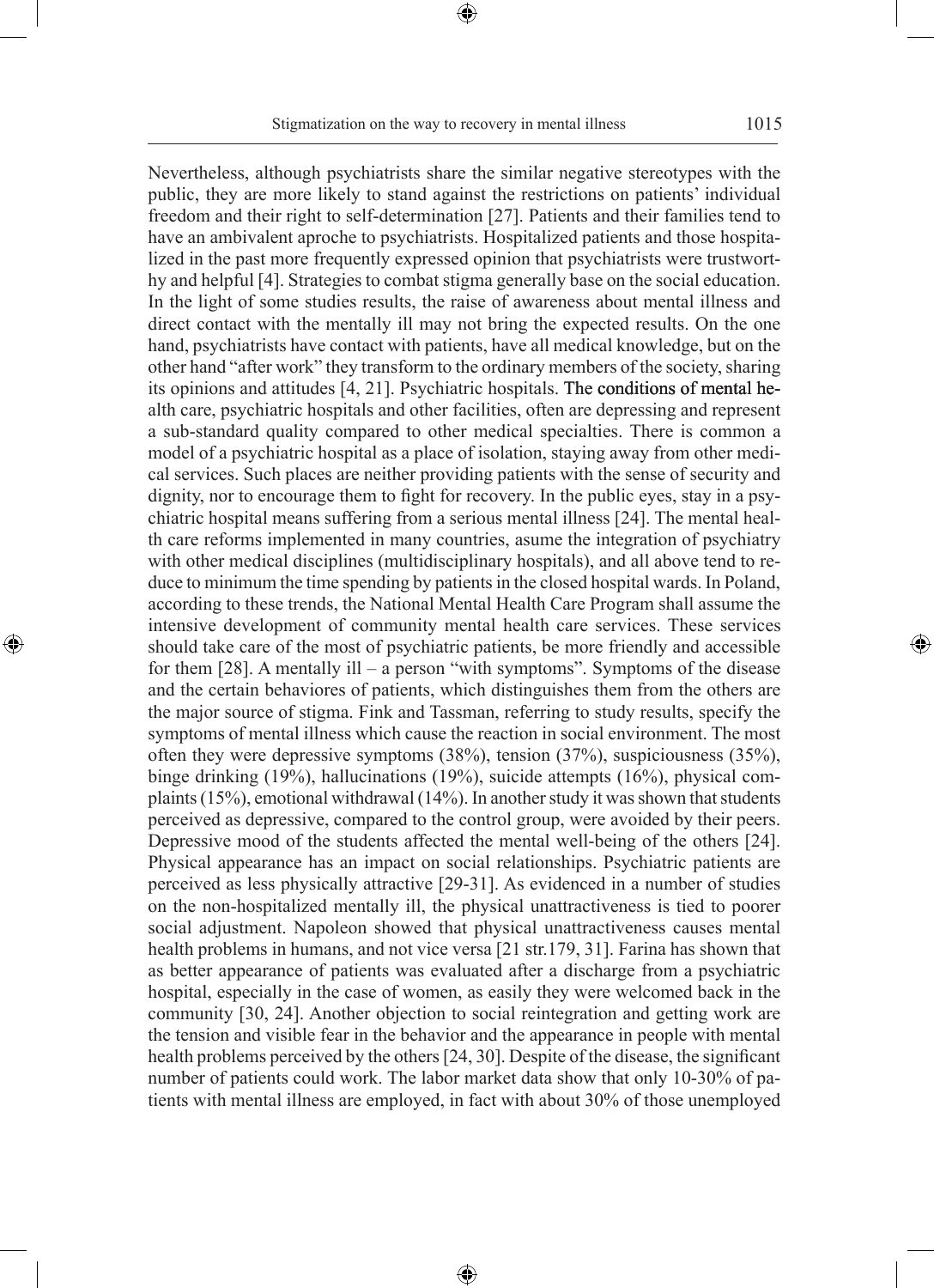are capable to work [32, 33]. Good social adjustment and good functioning of patients go together with employment. It is not clear, what is the direction of this relation, whether the patients who are in good mental condition are able to find and keep a job, or whether being employed results in a full recovery [34]. It also seems that limitations in patients social functioning are not resulting only from the real barriers associated with symptoms or the treatment issues. In fact, the stigmatizing believes of the society seem to be responsible for the actual size of the social exclusion of the mentally ill. It is worth noting that the mentally ill, despite of the stigma experiences, remain the members of their community. It is difficult for them to give up social stereotypes and prejudices, when they get a mental disease diagnosis. The feeling of being different makes them expect discrimination (anticipated stigma), share unfavorable opinions and understand the behavior of their community very well (self-stigma). They may feel guilty for being ill and for their relatives who are socially stigmatized as well. They have distorted sense of identity, low self-esteem and poor life satisfaction. Link et al showed that patients who suffer from stigma the most, had their self-esteem 7-9 times lower compared to patients, who experience less stigma [36]. Recovery of the mentally ill despite of stigma related to disease and treatment. Promotion of 'recovery' as a therapeutic target in serious mental disorders, such as schizophrenia, involves the activity of the patient and is mainly based on patient's perception: what is disease and what should recovery be. The patient becomes a partner in therapeutic decision making [35]. Harvey and Bellack emphasize the role of motivation of the patient to return to normal functioning, apart from the objective ability to achieve it. The introduction of recovery as the therapeutic target gives a hope for a better future and social integration, encourages to take responsibility for yourself, increases a self-esteem and brings a life satisfaction [10, 19]. For many years mental health care system and its quality has been identified as a significant obstacle in achieving the recovery of the mentally ill people [19].

⊕

Antipsychiatric movement, developing in the sixties of XX century, based on the disagreement for the paternalistic treatment of mentally disturbed people, the common permission for using the force, compulsion, isolation and other controversial therapeutical actions called "health care of the mentally ill". The representatives of antipsychiatry, among them Szasz and Laing, questioning the existance of mental disorder, specially "schizophrenia" in medical terms, emphasized the lack of competence to recognize mental health norm even by professionalist – psychiatrist, who remained always the representative of community (the authority) in their opinión [37-39]. Szasz, representing deeply humanistic approach, claimed: "Having an illness does not make an individual into a patient" [38]. The antipsychiatric followers and continuators point out strong social, ethical and cultural bacground of mental disorder phenomenon, its legal, political links and consequences [39]. The role of psychiatrist was questioning and the feasibility to meet expectation to be able to asses professionally the mental health norm in disinterested and free from external influences manner [38, 39]. Michael Foucault was continuing the criticism of mental health care system, standing up in defence of personal freedom. He indicated mechanisms, when it became the tool of repression, hidden element of control, to restrict freedom of person, who existed beyond

⊕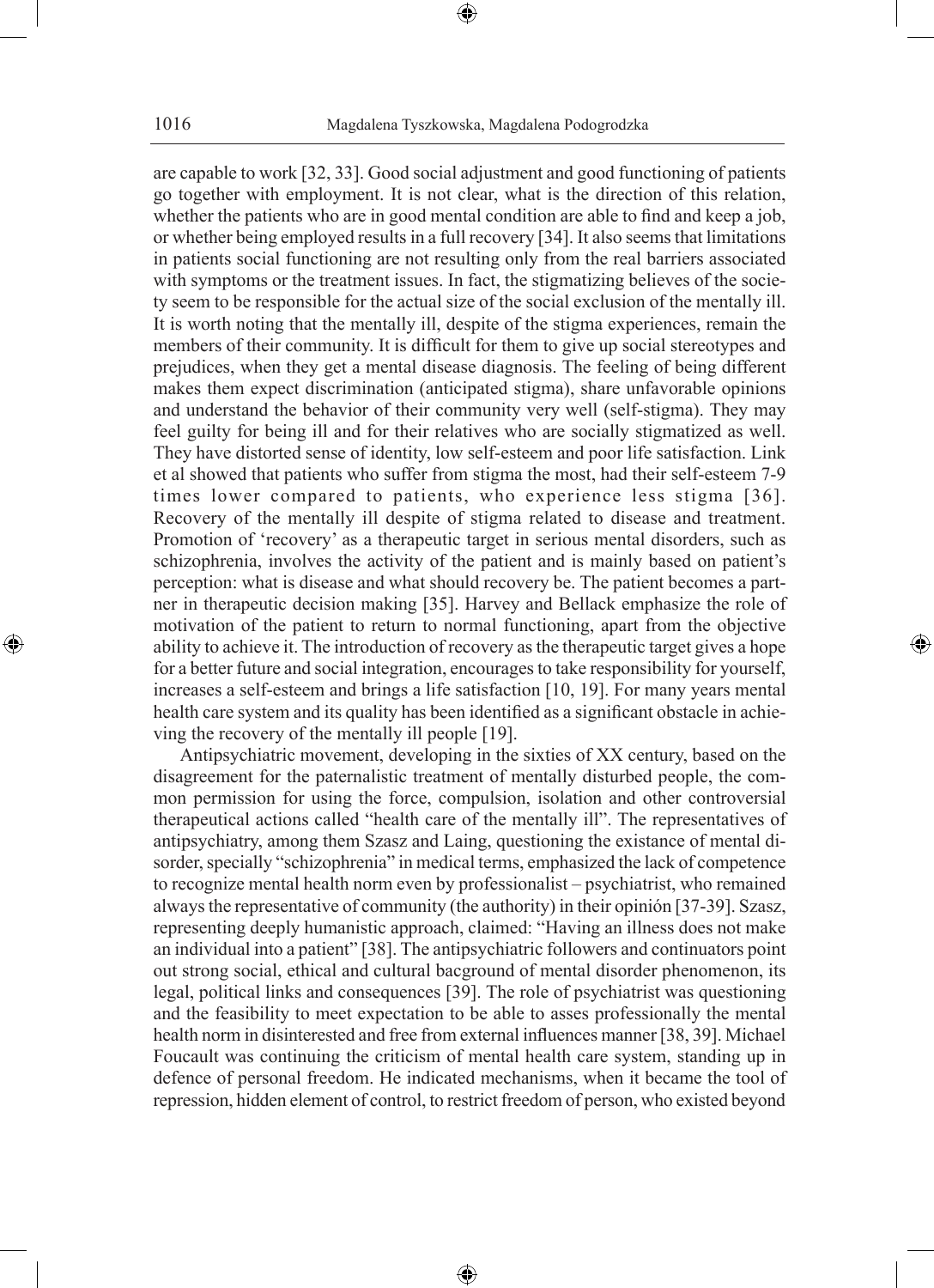the scope of norm, set by specific social subgroups [39, 40]. Despite of fact, that the antipsychiatric claims had more philosophical than medical features, often demagogic and full terminologically internal opposites (e.g. if there is no mental disorder, so there are no also mentally ill people who need therapy), they specifically contributed to the breakdown of dominated paternalistic and schematic approach towards the mentally disturbed. The question remains still actual about the border, the right to rank somebody beyond the scope of mental health norm, who is not understandable for us or we can not communicate with. The possible posing question may be also about the right to intervension, in the meaning of permissible size and shape of the treatment and the care of people regarded as mentally disturbed.

The mental health care is changing, but it still remains to do a lot [28]. The particular components of mental health care system and their relationship with recovery process suggest the co-existence of contradictory influences. On the one hand, the implementation of appropriate treatment and taking care cf patients for their safety are the last decades achievement, which enables humanitarian treatment of the mentally ill with respect for their rights [UoOZP, 1994]. On the other hand, it too often becomes a source of additional suffering and stigma, leads to secondary disabilities and social exclusion. For many years, both in Poland and worldwide, mainly on the initiative of the WHO, there have been conducted the campaigns to counteract the phenomenon of stigmatization and exclusion of the mentally ill (www.openthedoors.com). In 2000, a group of Polish experts, working on the project "Open the Doors", published "10 theses on schizophrenia" – a proposal to create a common standpoint for a multilateral public discussion on social attitudes towards schizophrenia. One of the theses, "Schizophrenia is not an incurable disease," then discussed as a very controversial, in fact, announced the arrival and the dissemination of a new approach to prognosis in schizophrenia, and hit one of the strongest belief in the society justifying exclusion of patients [41, 42]. Referring to the possibility of recovery in mental illness, especially in schizophrenia, generally perceived as the most serious of mental diseases, the question could be made: what means in the real world "a person with schizophrenia in remission", a patient who has been released of symptoms disease as a result of the treatment. Remington and Kapur reply that these patients often remain socially isolated, unemployed and excluded [43]. Even patients have achieved symptomatic remission and potentially normal functioning, it does not guarantee success in the daily life – they still remain outside the mainstream of social life [44, 45].

◈

# **Conclusions**

- 1. Stigmatization associated with the treatment of mental illness may be a significant obstacle on the way to recovery in mental illness, regardless of the benefits taking from therapy.
- 2. A mentally ill is often an object of stigma and at the same time, as a person, who comes from a stigmatizing society, often shares the opinions of the public and becomes a victim of self-stigma.

⊕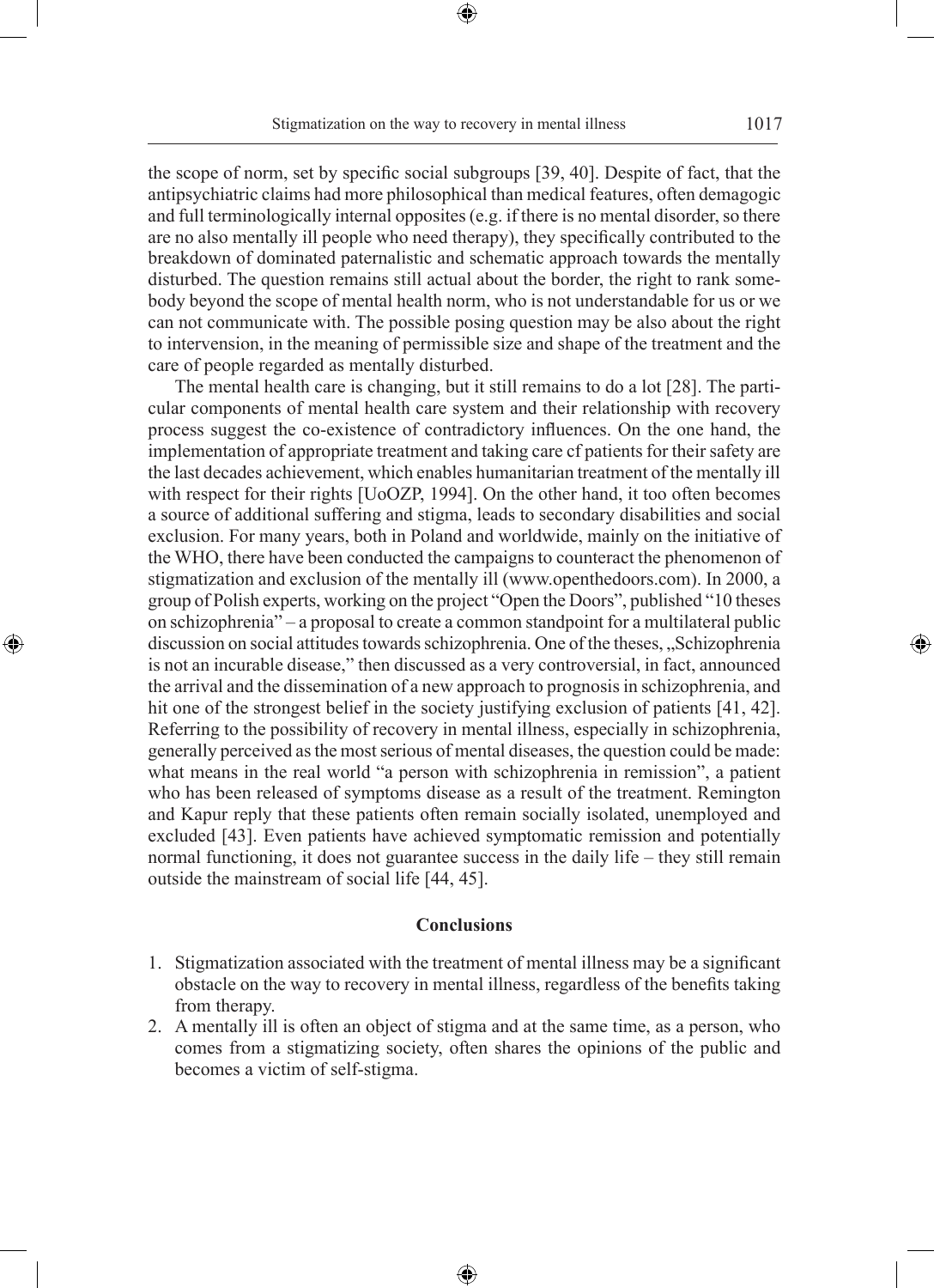1018 Magdalena Tyszkowska, Magdalena Podogrodzka

3. Despite of the conducted public educational anti-stigma campaigns, there is still no clear evidence that they bring the expected results and significantly reduce the phenomenon of stigma. The reason for this may be a multifactorial nature of stigma and its prevalence in all social groups [2, 42].

## **Стигматизация на пути выздоравливания при психических болезнях – факторы, непосредственно связанные с психиатрическим леченем**

#### **Содержание**

Заданием работы является показание неоднородных связей между процессом выздоравливания и вводимым психиатрическим лечением. Вместе с диагнозом психически больной человек сразу же причисляется до общественно диагностированной группы и охватывается системой психиатрической опеки. Лица с диагнозом тяжелой психической болезнью вынуждены столкнуться не только с собственной новой ситуацией состояния здоровья, но и приспособиться к доступной системы оздоровительной опеки, но также совместится с реакциями их окружения. Процесс выздоравливания при психических заболеваниях охватывает также – кроме ремиссии симптомов и возвращение к нормальному образу жизни, а также и удовлетворения жизнью, т.е. личностное изменение и противопоставление стигматизации. Значительная часть общества демонструет стигматизирующие опинии и дискриминирующие поведения по отношению к психически больным, что не облегчает больным возвращения к здоровью и реинтеграции в обществе. Самое близкое окружение больного подвержено влиянию персоналу больницы, иных больных с психическими расстройствами, психотропных лекарств и сама психиатрическая больница. Указанные факторы связаны непосредственно с диагнозом и лечением, что может облегчить время возвращения здоровья. В действительности, они могут в различной степени одновременно помогать в выздоровлении, так и быть источником дополнительного страдания больного. Могут также затруднять возвращение к здоровью ввиду своего стигматизирующего характера. Психически больные часто, несмотря на улучшение здоровья и функционирования в окружении, остаются вне основного ритма жизни, исключения и в изоляции социальной среды.

⊕

**Ключевые слова**: стимагтизация, выздоравливание

### **Stigmatisierung auf dem Wege der Genesung in psychischen Krankheiten – unmittelbar mit der psychiatrischen Behandlung verbundene Faktoren**

#### **Zusammenfassung**

Das Ziel der Arbeit ist die nicht eindeutigen Zusammenhänge zwischen dem Genesungsprozess und der eingesetzten psychiatrischen Behandlung zu zeigen. Mit der Diagnose wird die kranke Person in eine sozial erkennbare Gruppe eingewiesen und im System der psychiatrischen Betreuung einbezogen. Die Personen mit der Diagnose einer schweren Krankheit müssen nicht nur die neue eigene Gesundheitssituation bewältigen, sich an das zugängliche Gesundheitssystem anzupassen, und auch sich mit der Reaktion der Umgebung messen. Der Genesungsprozess in den psychischen Krankheiten umfasst auch – außer der Remission der Symptome und Wiederherstellung der normalen Funktionsweise und Zufriedenheit mit dem Leben – eine persönliche Umwandlung und Widersetzen mit dem Stigma. Der bedeutende Teil der Gesellschaft zeigt die stigmatisierenden Einstellungen und diskriminierendes Verhalten gegenüber den psychisch Kranken, was für diese keine Erleichterung bei der Rückkehr ins normale Leben ist. Die nächste Umgebung des Kranken ist vom psychiatrischen Personal und anderen psychisch Kranken, von psychotropen Mitteln und vom psychiatrischen Krankenhaus beherrscht. Die erwähnten Faktoren, direkt mit der Diagnose und Behandlung verbunden, sollen beim Genesungsprozess des Kranken mitwirken. In Wirklichkeit können sie im unterschiedlichen Ausmaß gleichzeitig bei der Genesung helfen, und dabei auch eine Quelle der zusätzlichen Qual sein, die Wiedergenesung durch ihren stigmatisierenden Charakter komplizieren.

♠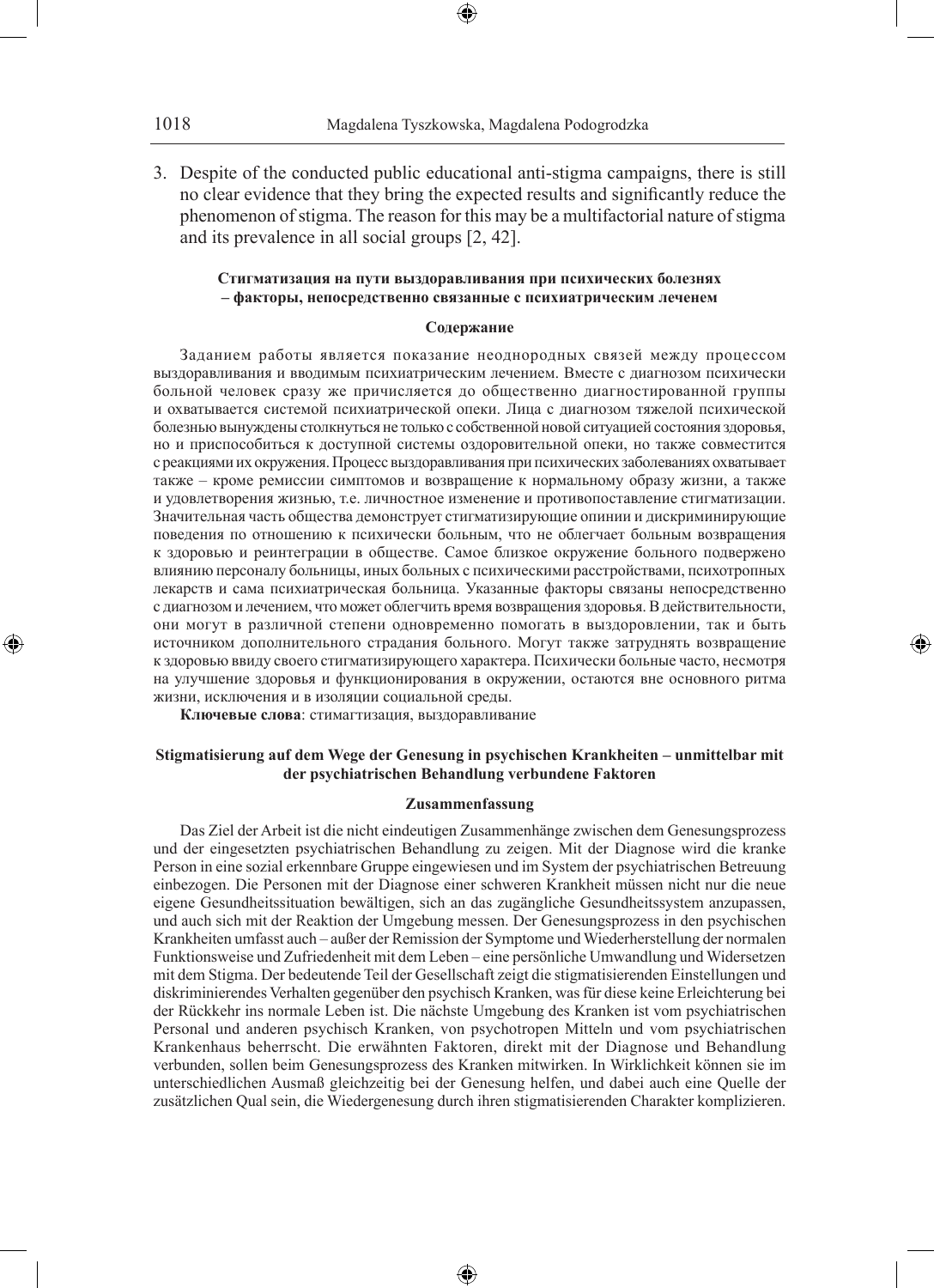Die psychisch kranken Personen bleiben oft außer dem sozialen Leben trotz der erreichten Besserung der Symptome und Funktionsweise, sie sind sozial ausgeschlossen und isoliert.

**Schlüsselwörter**: Stigmatisierung, Genesung

#### **La stigmatisation durant la guérison des maladies mentales – les facteurs liés directement avec la thérapie psychiatrique**

#### **Résumé**

Ce travail vise à présenter les relations ambigües du processus de la guérison et la thérapie appliquée. Avec le diagnostic la personne malade mentalement est automatiquement assignée à un groupe social et elle entre dans le système des services psychiatriques. Les personnes avec le diagnostic psychiatrique grave doivent faire face non seulement avec cette nouvelle situation, elles doivent aussi s'adapter au système et encore faire face aux réactions de leur milieu.

Le processus de guérir des maladies mentales embrasse encore – à côté des rémissions des symptômes, du retour au fonctionnement normal, de la récupération de la satisfaction de vie – la transformation personnelle et l'opposition à la stigmatisation. La grande partie de la population manifeste les opinions et les comportements stigmatisant qui rendent plus difficile la guérison et la réintégration sociale. Le milieu social du patient est dominé par le personnel médical, par les autres patients, les médicaments et l'hôpital psychiatrique. Ces facteurs, liés directement avec le diagnostic et la thérapie, doivent aider le patient en voie de guérison. En réalité ils peuvent l'aider mais aussi augmenter la souffrance et faire obstacle à la rémission par leur caractère stigmatisant. Les personnes souffrant des maladies mentales malgré les rémissions des symptômes et l'amélioration du fonctionnement restent en marge de la vie sociale, exclues et en isolation.

**Mots clés** : stigmatisation, guérison

◈

# **Referencs:**

- 1. Świtaj P. *Rola diagnozy psychiatrycznej w procesie stygmatyzacji osób z zaburzeniami psychicznymi*. Post. Psychiatr. Neurol. 2009; 18(4): 377–386.
- 2. Beldie A, den Boer JA, Brain C, Constant E, Figuiera ML, Filipcic I i wsp. *Fighting stigma of mental illness in midsize European countries*. Soc. Psychiatry Psychiatr. Epidemiol. 2012; 47(supl. 1): 1–38.
- 3. Angermeyer MC, Matschinger H. *The stigma of mental illness: effects of labelling on public attitudes towards people with mental disorder*. Acta Psychiatr. Scand. 2003; 108(4): 304–309.
- 4. Sartorius N, Goebel W, Cleveland HR, Stuart H, Akiyama T, Arboleda-Florez J i wsp. *WPA guidance on how to combat stigmatization of psychiatry and psychiatrists*. World Psychiatry 2010; 9: 131–144.
- 5. Świtaj P. *Doświadczenie piętna społecznego i dyskryminacji u pacjentów z rozpoznaniem schi zofrenii. Monografia*. Warszawa: Instytut Psychiatrii i Neurologii; 2008.
- 6. Anthony WA. *Explaining "psychiatric rehabilitation" by an analogy to "physical rehabilitation".*  Psychosoc. Rehabil. J. 1988; 5(1): 61–65.
- 7. Anthony WA. *Toward a vision of recovery*. Boston: Boston University Press; 2007.
- 8. Bellack AS. *Scientific and consumer models of recovery in schizophrenia: concordance, contrasts, and implications*. Schizophr. Bull. 2006; 32(3): 432–442.
- 9. Jacobson N, Greenley D. *What is recovery? A conceptual model and explication*. Psychiatr. Serv. 2001; 52(4): 482–485.
- 10. Harvey PD, Bellack AS. *Toward a terminology for functional recovery in schizophrenia: Is functional remission a viable concept?* Schizophr. Bull. 2009; 35(2): 300–306.
- 11. Liberman RP, Kopelowicz A, Ventura J, Gutkind D. *Operational criteria and factors related to recovery from schizophrenia*. Int. Rev. Psychiatry 2002: 14(4): 256– 272.
- 12. Sajatovic M, Jenkins JH. *Is antipsychotic medication stigmatizing for people with mental illness?*  Int. Rev. Psychiatry 2007; 19(2): 107–112.

♠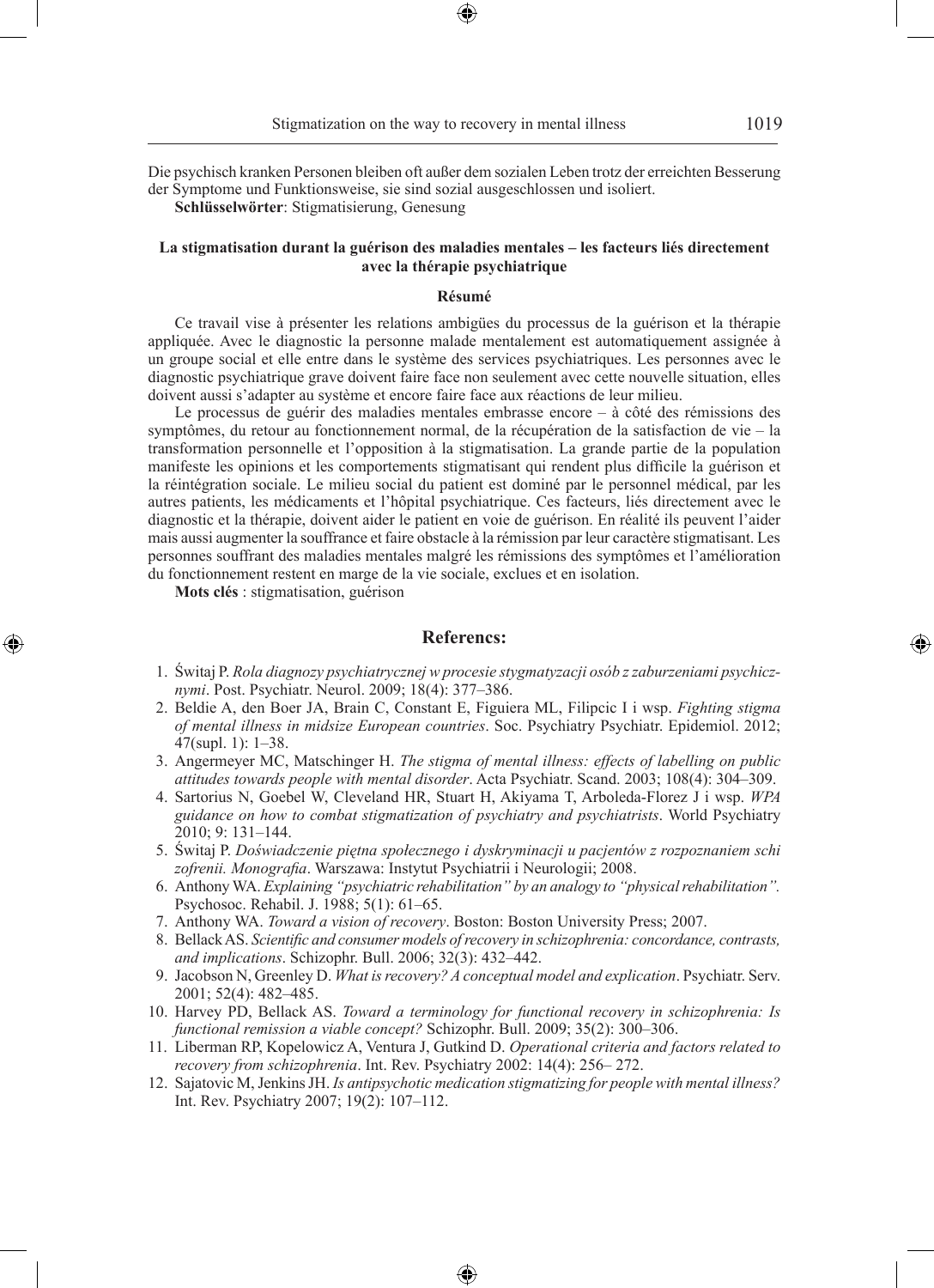- 13. Mc Intyre RS. *Understanding needs, interactions, treatment, and expectations among individuals affected by bipolar disorder or schizophrenia: the UNITE global survey*. J. Clin. Psychiatry 2009; 70 (supl. 3): 5–11.
- 14. Auslander LA, Jeste DV. *Sustained remission of schizophrenia among community-dwelling older outpatients*. Am. J. Psychiatry 2004; 16: 1490–1493.
- 15. Torgalsboen AK, Rund BR. *Maintenance of recovery from schizophrenia at 20-year follow-up: what happened?* Psychiatry 2010; 73(1): 70–83.
- 16. Murdock R. *Stigma stands in the way of mental health treatment*: *special issue of American Journal of Public Health highlighted*. Nations Health 2006; 36(9).
- 17. Comas A, Alvarez E. *Knowledge and perception about depression in the Spanish population*. Actas Esp. Psychiatr. 2004; 32: 371–376.
- 18. Malpass A, Shaw A, Sharp D, Walter F, Felder G, Ridd M i wsp. *'Medication career' or 'Moral career'? The two sides of managing antidepressants: A meta-ethnography of patients' experience of antidepressants*. Soc. Sci. Med. 2009; 68: 154–168.
- 19. Anczewska M, Wciórka J. *Umacnianie, nadzieja czy uprzedzenia*. Biblioteka Psychiatry t.8. Warszawa: Instytut Psychiatrii i Neurologii; 2007.
- 20. Carter FL, Leiner AS, Bergner E, Thompson NJ, Compton MT. *Stigma and treatment delay in first-episode psychosis a ground theory study*. Early Interv. Psychiatry 2010; 4(1): 47–56.
- 21. Arboleda-Florez J, Sartorius N. *Understanding the stigma of mental illness*. The Atrium, Southern Gate, Chichester, West-Sussex, England J. Wiley&Sons Ltd.; 2008.
- 22. Amering M, Schmolke M. *Recovery in mental health*. Chichester Wiley-Blackwell; 2009.
- 23. Cohen P, Cohen J. *The clinician's illusion*. Arch. Gen. Psychiatry 1984; 41: 1178–1182.
- 24. Fink JP, Tasman A. *Stigma and mental illness*. Washington: American Psychiatric Press Inc.; 1992.
- 25. Verhaeghe M, Bracke P. *Associative stigma among mental health professionals: implications for professional and service user well-being*. J. Health Soc. Behav. 2012; 53(1): 17–32.
- 26. Pinfold V, Byrne P, Toulmin H. *Challenging stigma and discrimination in communities: a focus group study identifying UK mental health service users' main campaign priorities*. Int. J. Soc. Psychiatry 2005; 51(2): 128–138.

◈

- 27. Nordt C, Rössler W, Lauber C. *Attitudes of mental health professionals toward people with schizophrenia and major depression.* Schizophr. Bull. 2006; 32(4): 709–714.
- 28. *Narodowy Program Ochrony Zdrowia Psychicznego*, www.mz.gov.pl/wwwfiles/ma\_struktura/ docs/npoz\_zdrpub\_03112011.pdf (dostęp: 04.10.2013)
- 29. Archer R, Cash TF. *Physical attractiveness and maladjustment among psychiatric inpatients*. J. Soc. Clin. Psychol. 1985; 3(2): 170–180.
- 30. Farina A, Burns GL, Austad C, Bugglin C, Fischer EH. *The role of physical attractiveness in the readjustment of discharged psychiatric patients*. J. Abnorm. Psychol. 1986; 95(2): 139–143.
- 31. Napoleon T, Chassin L, Young RD. *A replication and extension of "Physical attractiveness and mental illness".* J. Abnorm. Psychol. 1980; 89(2): 250–253.
- 32. Harvey PD, Helldin L, Heaton RK, Olsson AK, Hjärthag F, Norlander T i wsp. *Performancebased measurement of functional disability in schizophrenia: a cross-national study in the United States and Sweden*. Am. J. Psychiatry 2009; 166(7): 821–827.
- 33. Thornicroft G, Tansella M, Becker T, Knapp M, Leese M, Schene A i wsp. *The personal impact of schizophrenia in Europe*. Schizophr. Res. 2004; 69: 125–132.
- 34. Burns T, Catty J, White S, Becker T, Koletsi M, Fioritti A i wsp. *The impact of supported employment and working on clinical and social functioning: Results of an international study of individual placement and support*. Schizophr. Bull. 2009; 35(5): 949–958.
- 35. Rodgers ML, Norell DM, Roll JM, Dyck DG. *Powrót do zdrowia psychicznego: przegląd pojęć.*  Psychiatr. Dypl. 2008; 5(4): 57–66.

♠

- 36. Link BG, Phelan JC. *Conceptualizing stigma*. Ann. Rev. Soc. 2001; 27: 363–385.
- 37. Szasz T. *The myth of mental illness*. Am. Psychologist 1960; 15(2): 113–118.
- 38. Szasz T. *Mit choroby psychicznej: 50 lat później*. Psychiatr. Dypl. 2012; 9(1): 7–15.